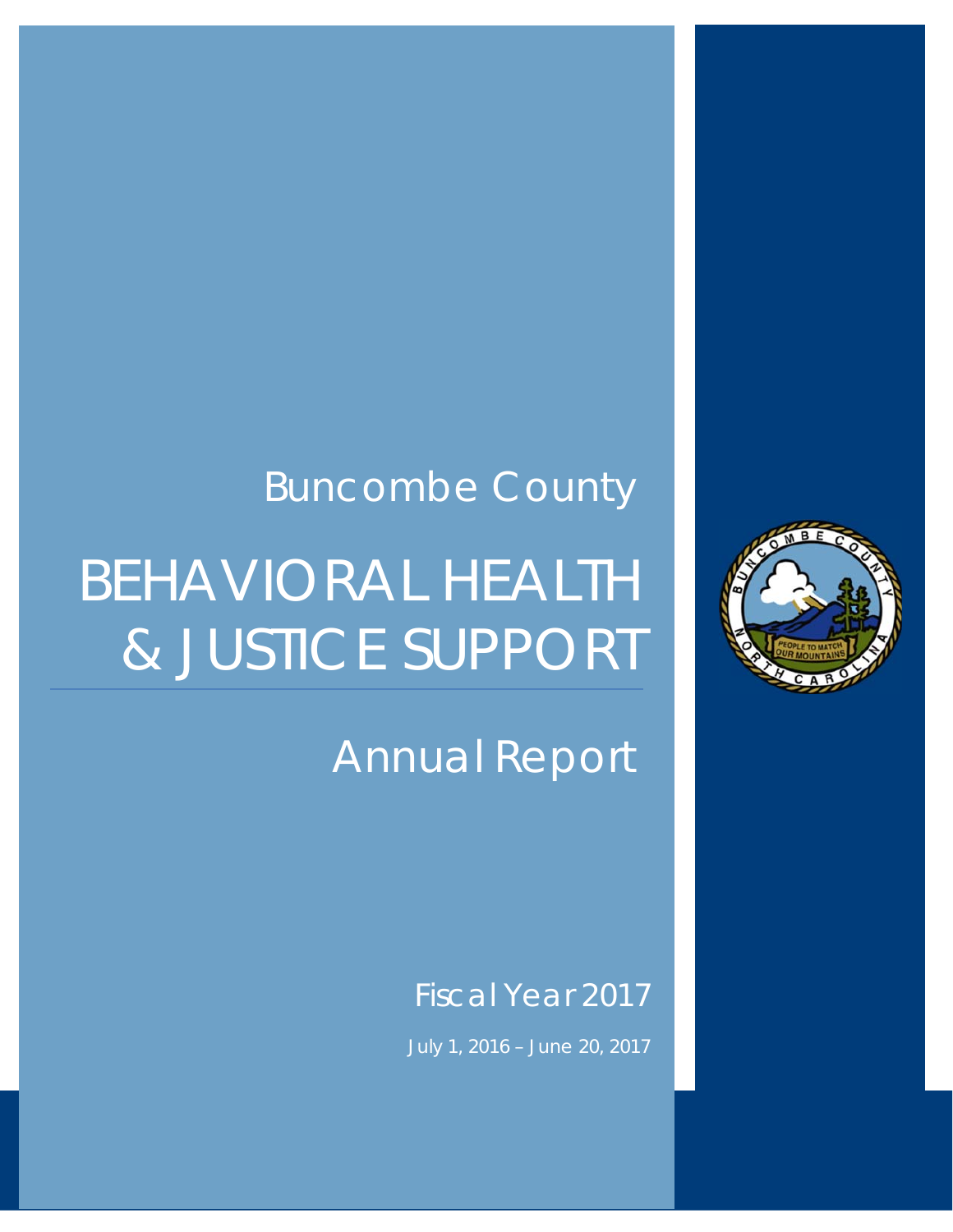# **Contents**

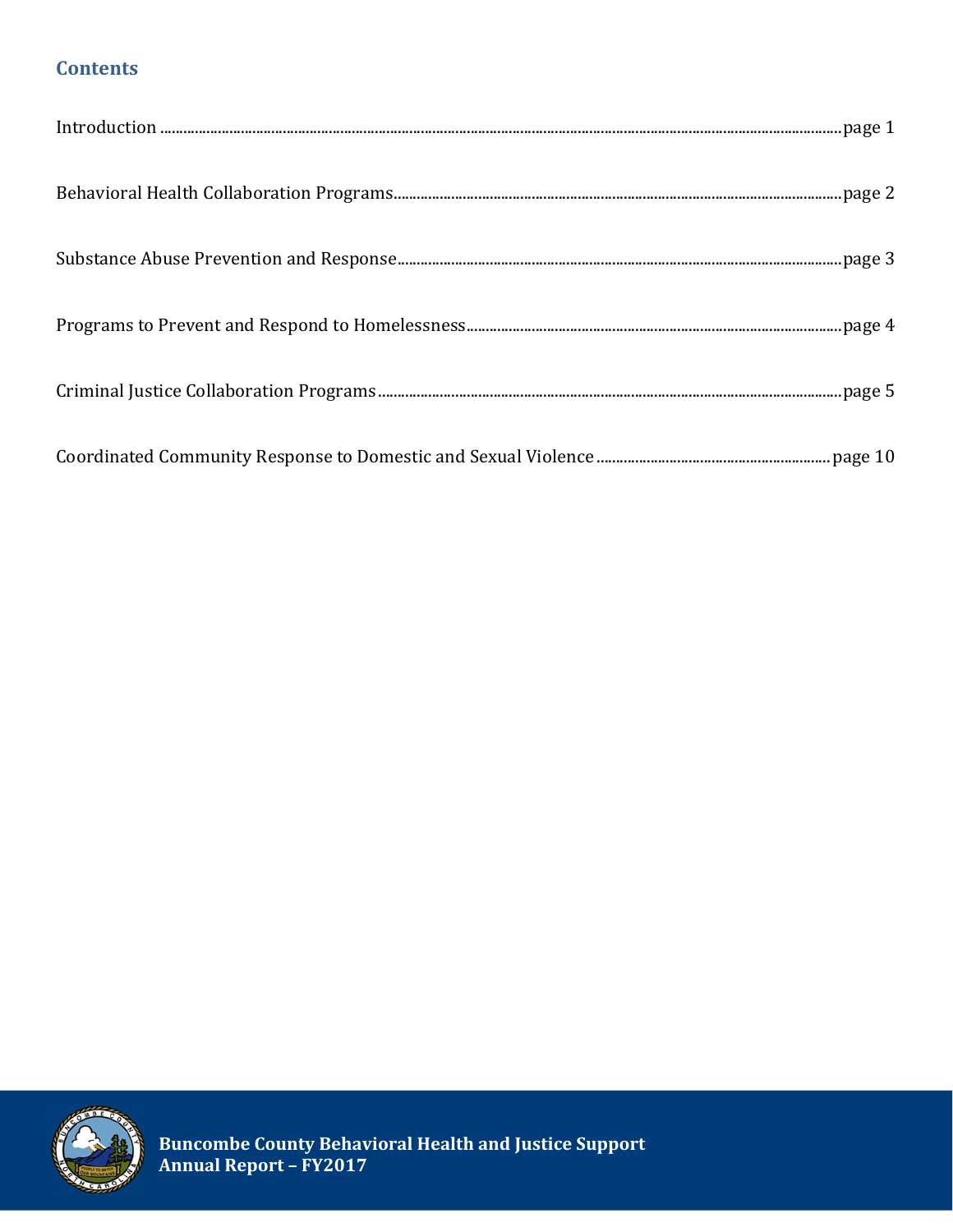# **Introduction**

Buncombe County Government is dedicated to strengthening quality of life for everyone by taking fiscally and socially responsible actions to ensure the prosperity of future generations. We are committed to building a community that is healthy, safe, well-educated and thriving. Buncombe County invests in services provided through a variety of programs to support and enhance core, mandated services. These community investments aim to reduce the costs of core services such as child welfare and public safety. This report focuses on community based behavioral health and criminal justice collaboration efforts.



# **Buncombe County's Behavioral Health and Justice Support Strategies**

- Take a holistic approach to facilitating individual, family, neighborhood, and community wellness
- Fill gaps in the existing resource grid to ensure robust behavioral health services
- Create seamless linkages with systems that people navigate  $-$  including health care, housing, education, workforce, family services, law enforcement and the courts
- Provide victim centered, trauma informed support to survivors of domestic and sexual violence
- Offer criminal justice system diversion and alternatives to incarceration for low-level, first time nonviolent offenders and people with mental illness and substance use disorders
- Enhance the efficiency and effectiveness of the criminal justice system
- Protect public safety, and hold people accountable for criminal behavior
- Use data-driven methods to maximize outcomes
- Make investments and deliver services grounded in collaborative, inclusive, and transparent processes that are conducted with integrity

# **Contact**

For more information about Buncombe County's Behavioral Health and Justice Support partnerships, please contact the office of the County Manager at (828) 250-4100 or by mail at 200 College Street, Asheville, NC 28801. Connect with Buncombe County online at www.buncombecounty.org.

Page 1

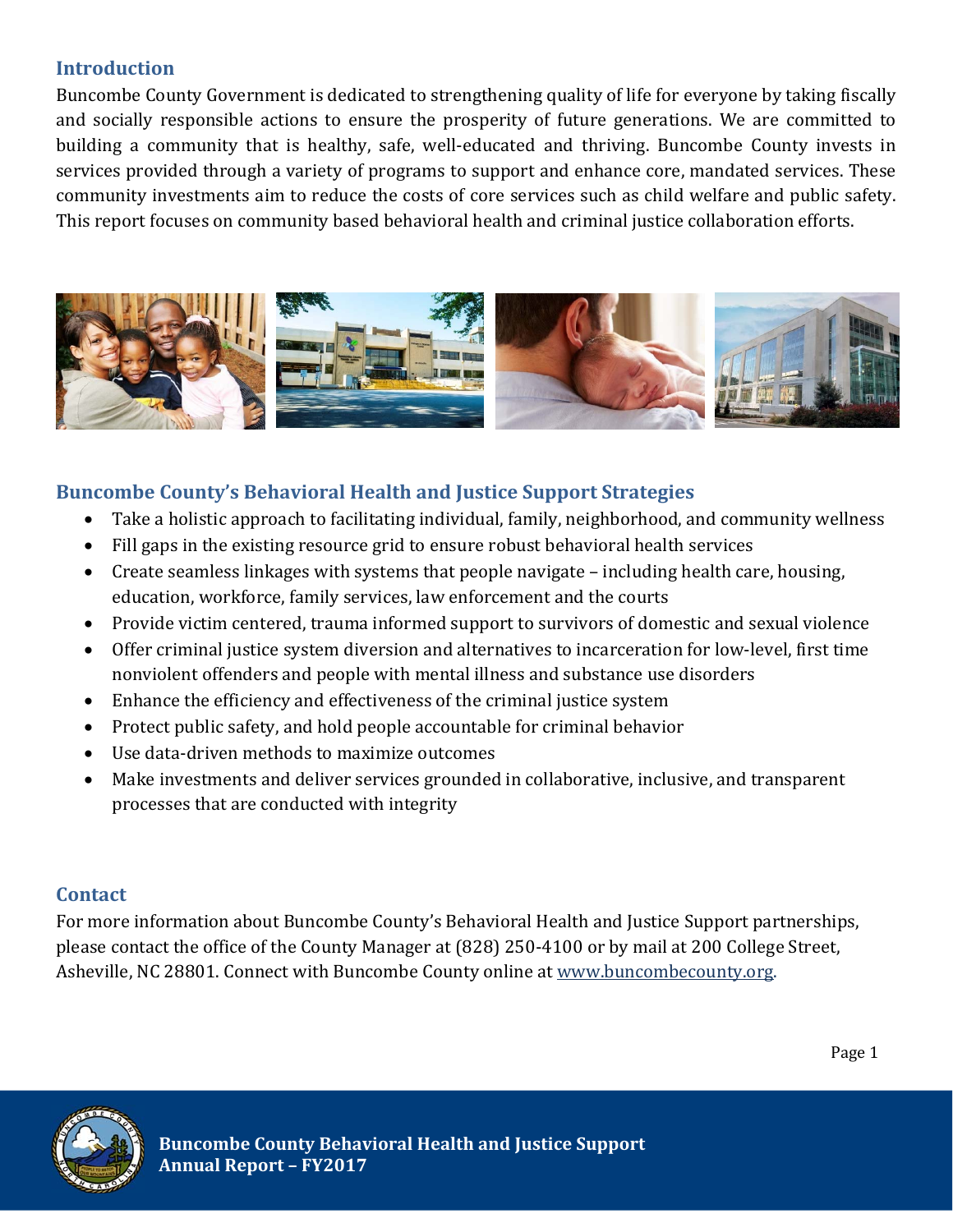# **Behavioral Health Collaboration Programs**

#### **Access for the Uninsured**

 $\overline{\phantom{a}}$ 

**Mental**

Through a contract with Buncombe County, All Souls Counseling provides low cost behavioral and mental health services for un-insured and underinsured residents of Buncombe County. All Souls Counseling provides therapy, group sessions, clinical coordination and psychiatric services. In FY 17: 

- 556 New clients were served
- 5,101 Client sessions were provided
- 407 Psychiatric sessions were provided

# **Comprehensive Care Center**

The Comprehensive Care Center at 356 Biltmore Avenue (C3356) is designed to provide crisis intervention, response, and stabilization services and supports within the context of a recovery-oriented and community resilience system of care. At one location and under one roof, individuals and families can access crisis prevention, intervention, stabilization, and response services embedded within in a full continuum of behavioral health care. Included on site are a behavioral health urgent care, facility based crisis unit, a peer living room, NAMI family support services, and a community pharmacy operated by ABCCM. Buncombe County provides the facility where the Comprehensive Care Center is located.

#### In  $FY17:$

- 3,410 Individuals accessed walk in services
- 2,467 Individuals accessed the Behavioral Health Urgent Care
- 2,088 Individuals were supported in the Peer Living Room
- 2,666 Individuals were served by the ABCCM Pharmacy onsite

# **Interconnected Systems Framework**

Interconnected Systems Framework is a comprehensive strategy that integrates Positive Behavior Interventions and Supports (PBIS) and School Mental Health (SMH) into an Interconnected Systems Framework (ISF) model that is both evidence based and data driven. In FY17, Buncombe County Schools, Buncombe County Department of Health and Human Services, Vaya Health and many other community partners formed a multidisciplinary District Leadership Team. Five schools were selected as demonstration site pilot programs and will initiate Interconnected Schools Framework in August 2017. They are each participating in universal screening of students to identify internalizing and externalizing behaviors and will use the data collected to evaluate the needs of the school and ensure that they have services in place to meet those universal student needs. Buncombe County HHS has contracted to provide coordination of this collaborative effort.

Page 2







ALL SOULS COUNSELING CENTER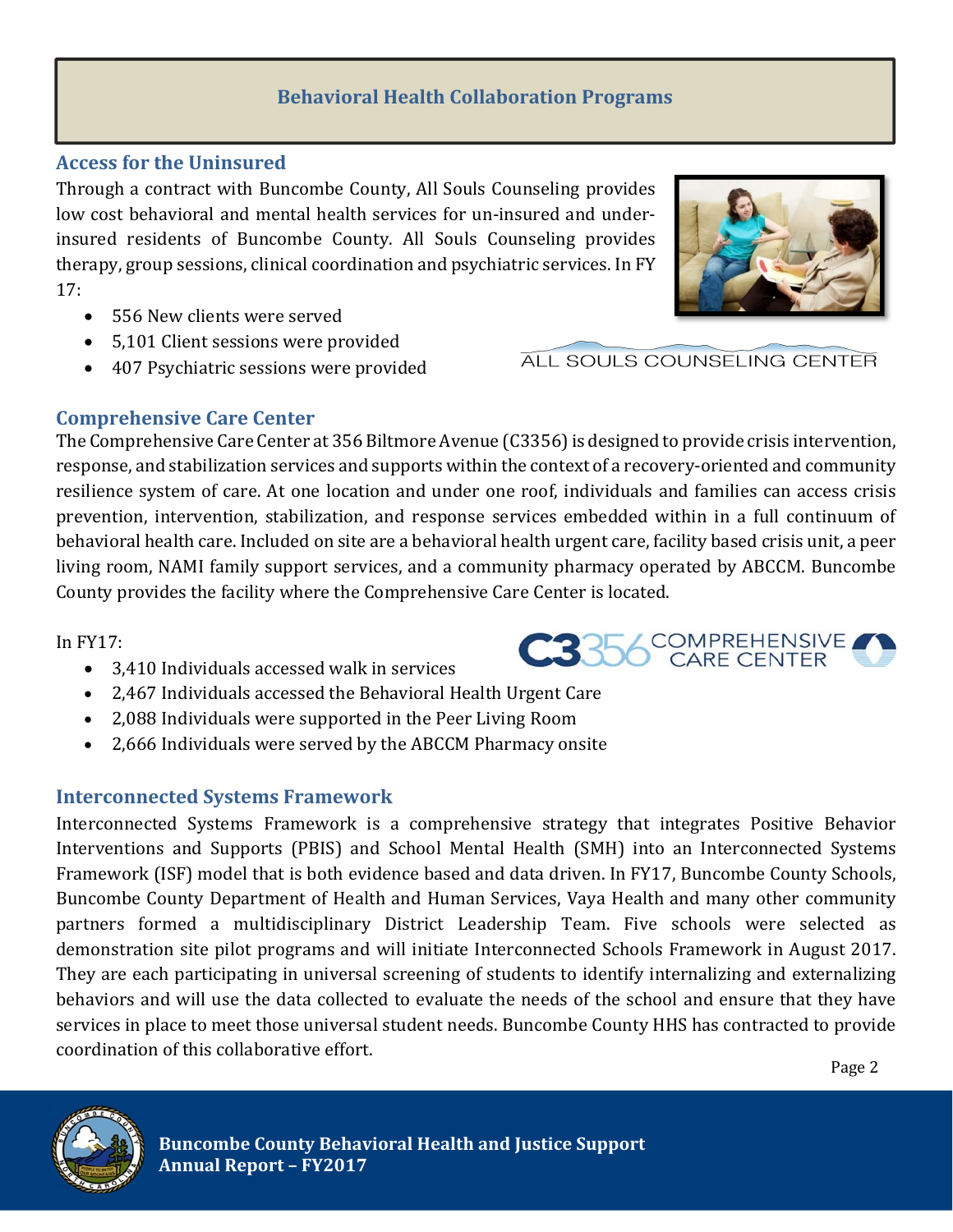#### **Substance Abuse Prevention and Response**

#### **Drug Free Communities**

Buncombe County Health and Human Services remains committed to prevention, allotting a portion of its behavioral health funding for prevention programs. With these funds, the County funds the Partnership for Substance Free Youth through RHA Health Services. In FY17, the Partnership held 10 Prescription Drug Take Backs. Through these Take Backs and drop boxes placed throughout the community, the Partnership collected over 850 pounds of old prescription medications. These medications are then safely destroyed and not available for potential abuse.



#### **Harm Reduction**



The Steady Collective works to reduce rates of overdose and the spread of infectious disease by providing support services for people with substance use addiction. They provide overdose reversal kits and link people with addiction to behavioral health care services. With Buncombe County's support in FY17, The Steady Collective distributed 561 overdose reversal kits.

#### **Facility Based Crisis**

The Neil Dobbins Center is a 16-bed detoxification and psychiatric crisis unit. Buncombe County supports the work of the Neil Dobbins Center by providing the facility. In FY17, census numbers for detoxification and psychiatric crisis beds were  $108.2\%$  and  $75.4\%$  respectively.  $90\%$  is considered full capacity. Beginning in FY18 the Neil Dobbins Center will be co-located at C3356, extending the continuum of care available at that location.



#### **START Model**

Sobriety Treatment and Recovery Teams (START) is a child protective services program for families with parental substance abuse and child maltreatment that helps parents achieve recovery and keeps children in the home when it is possible and safe. START uses many strategies including peer supports, quick access to intensive services, specialized training, and a focus on mothers and fathers. In other jurisdictions, START has shown roughly twice the sobriety rates, half as many children in foster care and 77.6% of children remained with or were reunited with their families. In Buncombe County, one START team has been formed through a contract with Family Preservation Services. The model began in Buncombe County in July 2017.



Page 3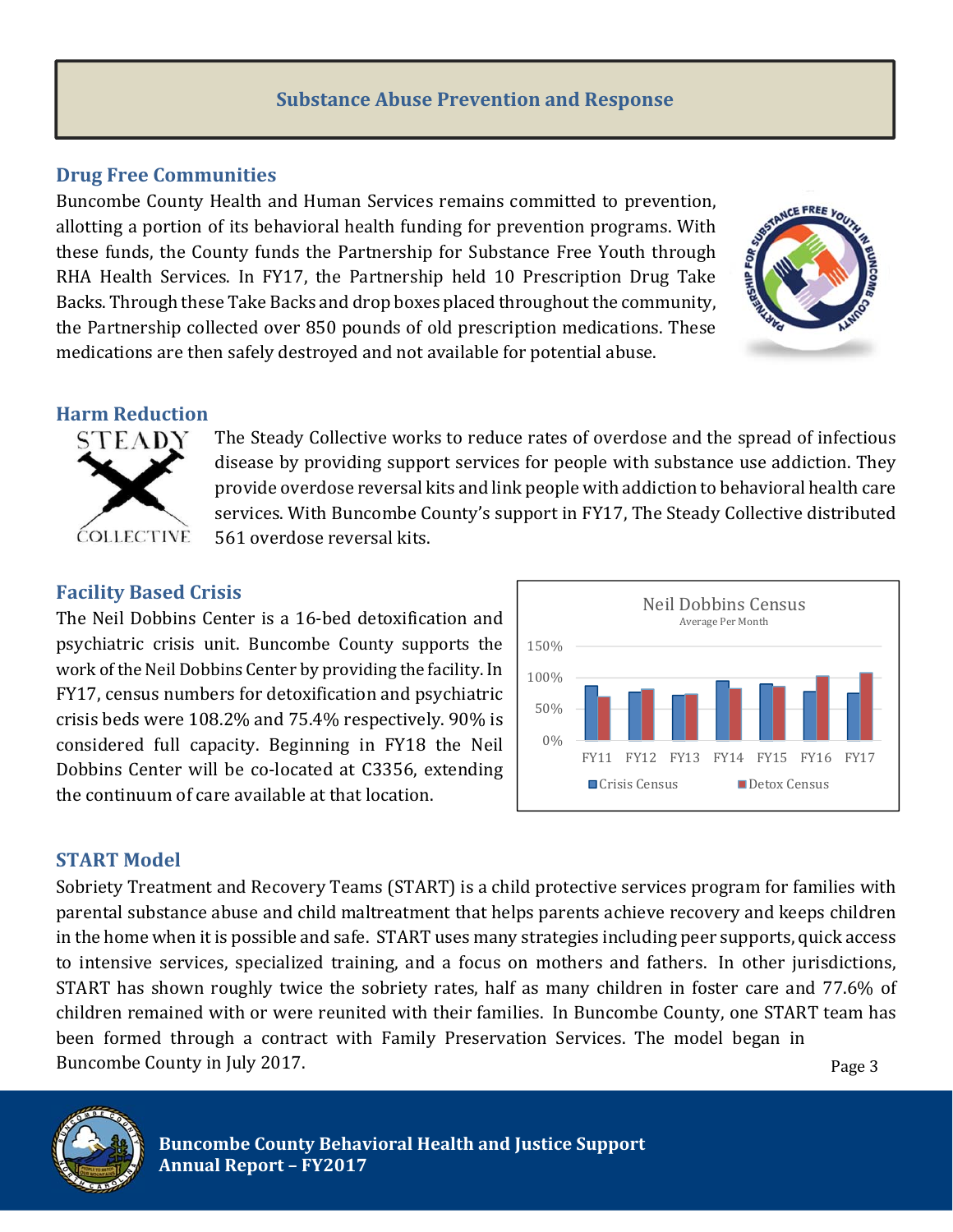# **Programs to Prevent and Respond to Homelessness**

# **Homeless Initiative**

In partnership with the City of Asheville, Buncombe County funds a Homeless Coordinator to provide leadership for the Asheville-Buncombe Homeless Initiative Advisory Committee (HIAC) and the Strategic Plan on Homelessness, as well as administration of federal homeless funds. Since

2005, the HIAC and the Homeless Coalition have implemented "housing first" strategies and reduced chronic homelessness by 75%. In FY17 HIAC adopted a new five year strategic plan on homelessness in Buncombe County including interventions that target the needs of subpopulations such as chronically homeless individuals, veterans, and families.

#### **Supportive Housing Programs**

In addition to HIAC, the County provides funds to Homeward Bound to support programs and services aimed at reducing homelessness. Through its Housing Case Management programs, Homeward Bound provides intensive

Completed Coordinated Assessments

case management and permanent supportive housing for formerly chronically homeless individuals. In FY17, 52 individuals received case management services with 100% of them retaining housing.



# **Hard to House at Woodfin Apartments**

Nover Dec let does

December

er namary February

March

April

September

A partnership between Buncombe County Health and Human Services and Homeward Bound encourages permanent supportive housing for the hard to house population. At The Woodfin18 units are currently housing 'hard to house' clients. Hard to House clients may have physical and/or behavioral health care needs that often cause housing disruptions. Because many of these clients need supervision, structure, and protection, the security officer paid for by Buncombe County makes it possible for this population to remain safely housed.

Iune



1414





Page 4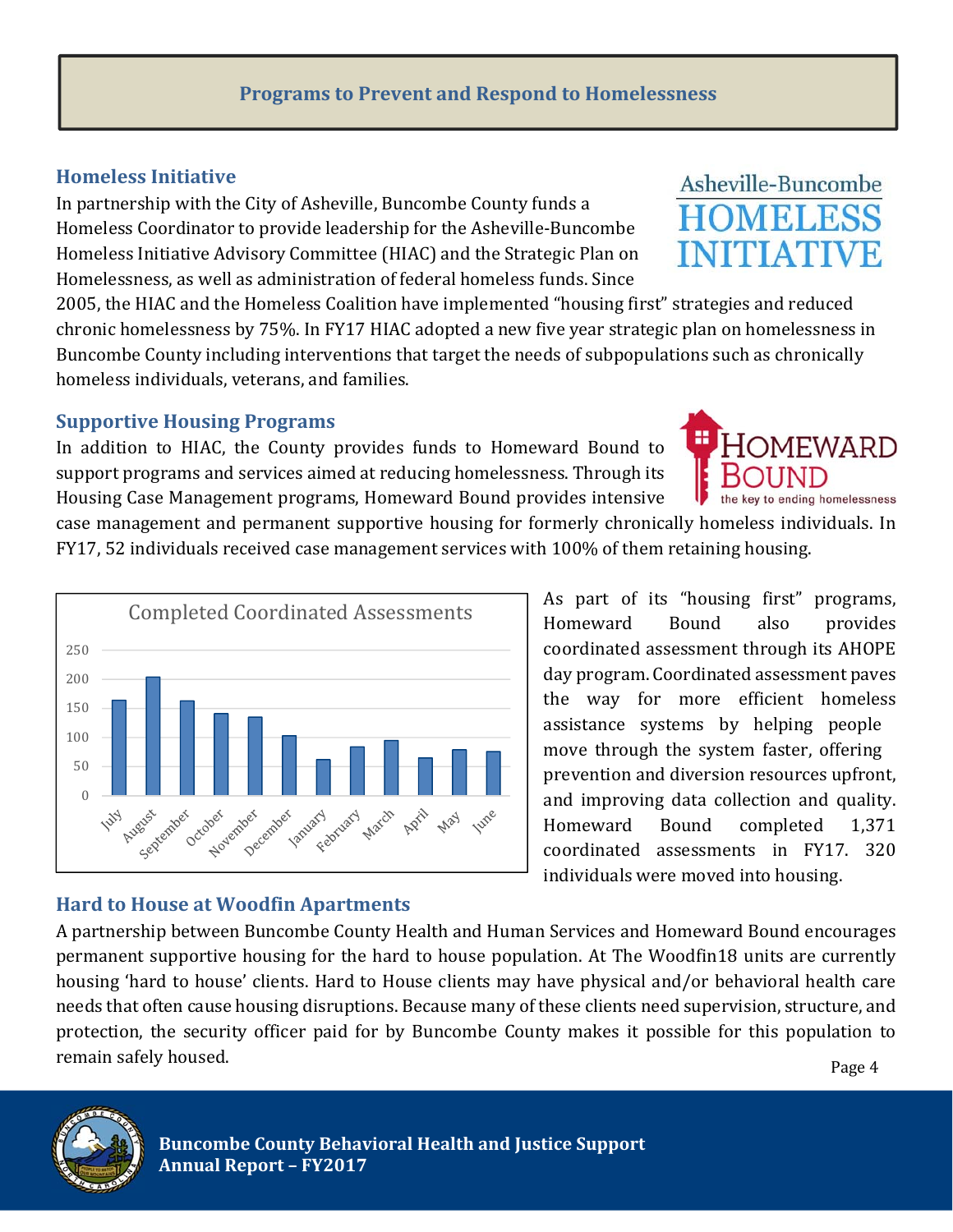# **SSI/SSDI Outreach, Access, and Recovery (SOAR) Program**



Pisgah Legal Services identifies persons who are homeless and may be eligible for disability benefits, and attempts to fast-track the application process with the Social Security

Administration. Buncombe County HHS contracts with Pisgah Legal Services to provide this service. In FY17, the project leveraged  $$2,423,531$  in value

LEGAL SERVICES of benefits, resulting in a leveraging ratio of 1:54.

That is, for every county dollar invested in the Project, \$54 are returned to the county over the span of the average entitlements.

#### **SOAR ACCOMPLISHMENTS**

| Approved          | 19        |
|-------------------|-----------|
| applications      |           |
| Average time for  | 69.9 days |
| approval          |           |
| Dollars leveraged | \$2.4 M   |

#### **Criminal Justice Collaboration Programs**

#### **Justice Resource Advisory Council**

In spring 2017, Buncombe County partnered with criminal justice officials to form a collaborative council designed to enhance the efficiency and effectiveness of the criminal justice system. The council will focus on best practice programs and policies aimed at saving county dollars, enhancing diversion, reducing recidivism, and promoting a safer community.



#### **Justice Resource Center**

One of the first initiatives of the council will be a Justice Resource Center, which will open in FY2018. Located on the 15th floor of the Buncombe County Courthouse, it will be a place for individuals involved in the criminal justice system to access meaningful services and supports to help them on a path to stability and wellness. Using a multi-agency model, the center will offer an array of on-site services as well as extensive case management services that link individuals to housing, employment, mental health and



substance abuse treatment, etc. The center will be accessible to individuals involved in any stage of the criminal justice system. Some pre-trial defendants will be able to engage in the program as a diversion option, with participation in exchange for the dismissal of charges. Services will also be available for post-conviction offenders and other justice-involved individuals.

Page 5



 **Buncombe County Behavioral Health and Justice Support** *Annual Report – FY2017*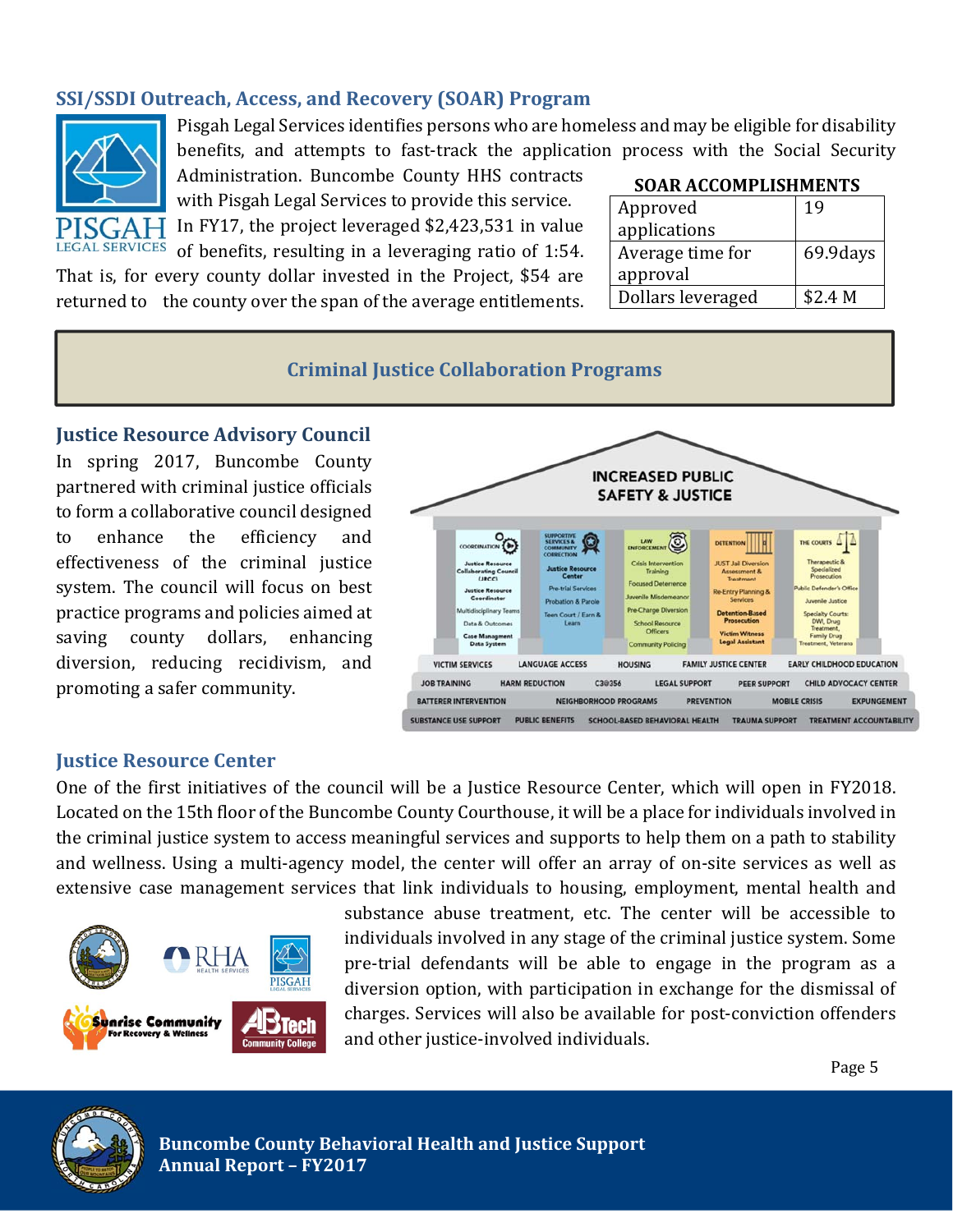# **Stepping Up Initiative**



The Stepping Up Initiative is a national campaign sponsored by National Association of Counties. The

Stepping Up Initiative is aimed at reducing the number of people with mental illness in jail. In 2015, the Buncombe County Board of Commissioners passed a resolution committing to the goals of this initiative and is essentially the framework that guides many of the justice programs that are provided in the jail, courts and in the community. This includes the crisis centers, pre-



booking services, jail diversion programs and specialty courts. Representatives from Buncombe County presented at North Carolina Practice Improvement Collaborative Stepping Up Summit in May 2017 about approaches to reducing the population of people with behavioral health needs in the local jail.

#### **Pre‐Booking Services**

#### **Crisis Intervention Team (CIT) program**

Often, an underlying behavioral health issue is the root cause for a law enforcement call. Buncombe County invests in CIT training which provides law enforcement with methods to deescalate a potentially volatile situation caused by a behavioral health crisis. As part of Buncombe County's Crisis Intervention Team (CIT) program, law enforcement has the ability to "drop off" persons for a psychiatric evaluation, when appropriate, instead of booking them in the detention facility. A total of 60 members of law enforcement completed CIT training in FY17.

#### **VCI Focused Deterrence**

Buncombe County contracts with The SPARC Foundation to utilize the Focused Deterrence Model for the Violent Crimes Initiative (VCI). In partnership with community members, Probation, Law Enforcement and the District Attorney's Office this model holds offenders of violent crime accountable and offers them access to supportive services. In FY 17:

- 56 individuals were notified of the program and offered services
- 6 notified individuals were charged with a new trigger crime after notification

#### **Juvenile Diversion Program**

Until recently, North Carolina was the only state that prosecuted all 16 and 17 year olds charged with criminal offenses in the adult system, which can lead to many direct or indirect (collateral) consequences. With the passage of the "Raise the Age" bill by the General Assembly, North Carolina will begin phasing in a plan to prosecute many of these in the juvenile court system. Buncombe County is filling in the gap with its Juvenile Misdemeanor Diversion Program. This is a voluntary program to divert first time arrests or citations for eligible misdemeanor charges. Instead of a criminal justice consequence, youth are connected with tailored services to for education, wellness and prevention. Buncombe County funds a coordinator and supportive services for this program. The coordination and supportive services for this program.

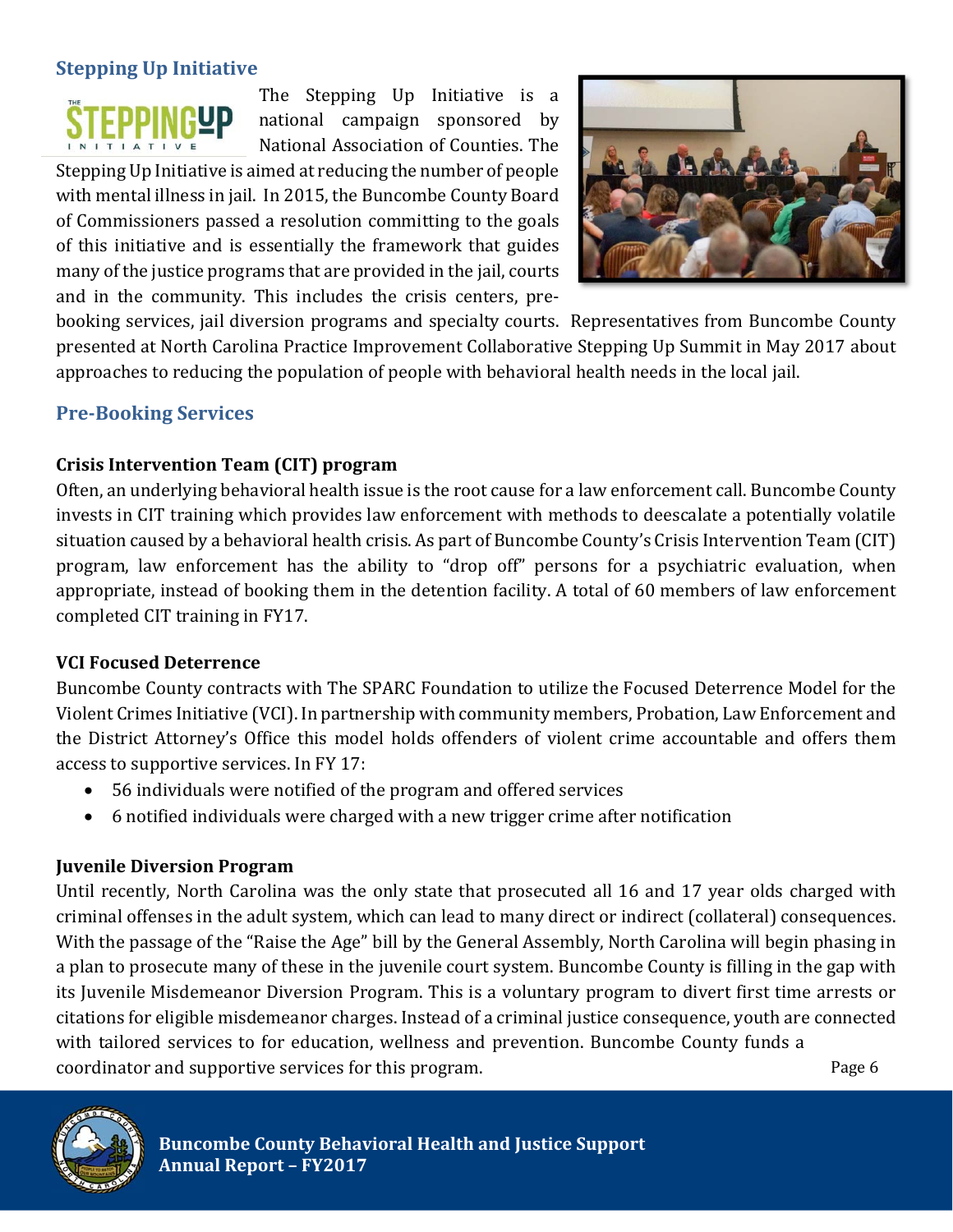#### **Jail Prosecution Team**

As a strategy to address jail population management while prioritizing public safety, Buncombe County entered into a new partnership with the North Carolina Administrative Office of the Courts in FY2017 for a jail prosecution team. The team consists of a Assistant District Attorney who serves as Jail Case Facilitator and a District Attorney Legal Assistant who serves as Jail Case Coordinator. These positions work with criminal justice system partners to efficiently address the needs of people in the detention facility. These efforts toward timely dispositions include both misdemeanants and felony cases. Buncombe County provides funding for these positions.

# **Post‐Booking Services**

Delivered by RHA Health Services, through a contract with Buncombe County, post-booking diversion efforts aim to save jail resources and connect individuals in need of mental health and substance abuse

treatment to appropriate services. RHA provides qualifying individuals with mental health (MH) and substance abuse (SA) case management as well as access to the JUST Program, an alternative to a mental health court. 



Aligned with the Stepping Up Initiative, there were a total of 1,028 MH and SA screens conducted in the detention facility, in FY17.

# **JUST Jail Diversion Program**

In FY17, 568 eligibility screens were completed and there was a total of 156 active participants. Throughout the year,

- $\bullet$  46 individuals were admitted to the program
- 63% of individuals exiting the program successfully completed
- 73% were able to secure or maintain housing

#### JAIL REENTRY CASE MANAGEMENT

| Substance Abuse               |     | <b>Mental Health</b>          |     |  |
|-------------------------------|-----|-------------------------------|-----|--|
| Avg group participation: 42.2 |     | Avg group participation: 87.7 |     |  |
| Screens FYTD:                 | 619 | Screens FYTD:                 | 409 |  |
| Diversion plans FYTD:         | 44  | <b>Behavior plans FYTD:</b>   | 41  |  |





**HEALTH SERVICES**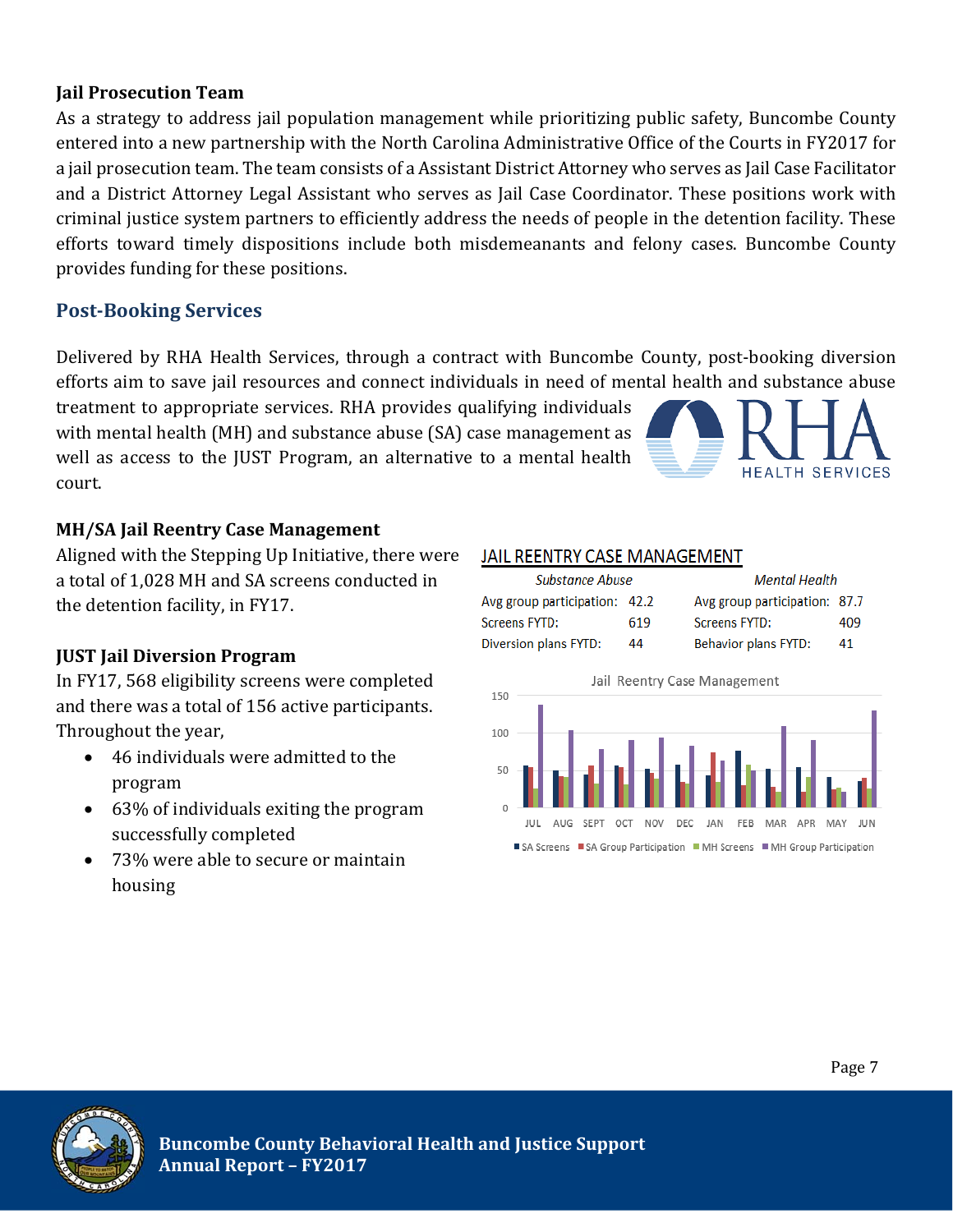# **Post-Conviction Services**

#### **Prison Reentry Services**

The County is the recipient of grants from the NC Governor's Crime Commission and the NC Department of Public Safety, which support a prison reentry program operated by RHA Health Services with administration and matching funding from Buncombe County. As part of the grant requirements, the program works with individuals who have recently been released from prison and are living in Buncombe County. The program is designed to reduce recidivism and create a stable environment for individuals reentering society.

In FY17, 144 people were formally admitted to program. Of those,

- 15.9% were successfully linked to housing;
- 54.9% were successfully engaged in employment; and
- only 2.1% recidivated



# **Specialty Courts**

Through County funding and grant support, Buncombe County has four problem-solving courts. These programs are designed to keep individuals out of the detention center and in community-based treatment.

#### **Veterans Treatment Court**

Modeled after drug courts, veterans treatment courts were developed to provide an alternative to incarceration for men and women who have served in one of the five branches of the U.S. Armed Forces and are in need of mental health or substance abuse services. The Buncombe County Veterans Treatment Court was developed in July 2015. The Court is an 18-24 month program during which veterans with certain non-violent felony charges can receive intensive case management, mental health treatment, and/or substance abuse treatment. Upon successful completion, veterans



have their case dismissed. As of June 2017, Buncombe County's Veterans Treatment Court had accepted 24 clients. The court has had 1 successful graduation of this long-term program with 7 additional graduations scheduled for 2017. Buncombe County funds supportive services for this court.

# **Sobriety Court**

Sobriety court is designed as a voluntary treatment court for high risk, high need, and repeat DWI offenders. Through collaborations between the criminal justice system and local treatment agencies, individuals are able to remain in the community under supervision and attend substance use treatment. The goal of the program is to reduce recidivism of DWI offenders by addressing their substance use disorders. Buncombe County administers grant funds from the North Carolina Governor's Highway Safety Program to support a coordinator and supportive services for this court.

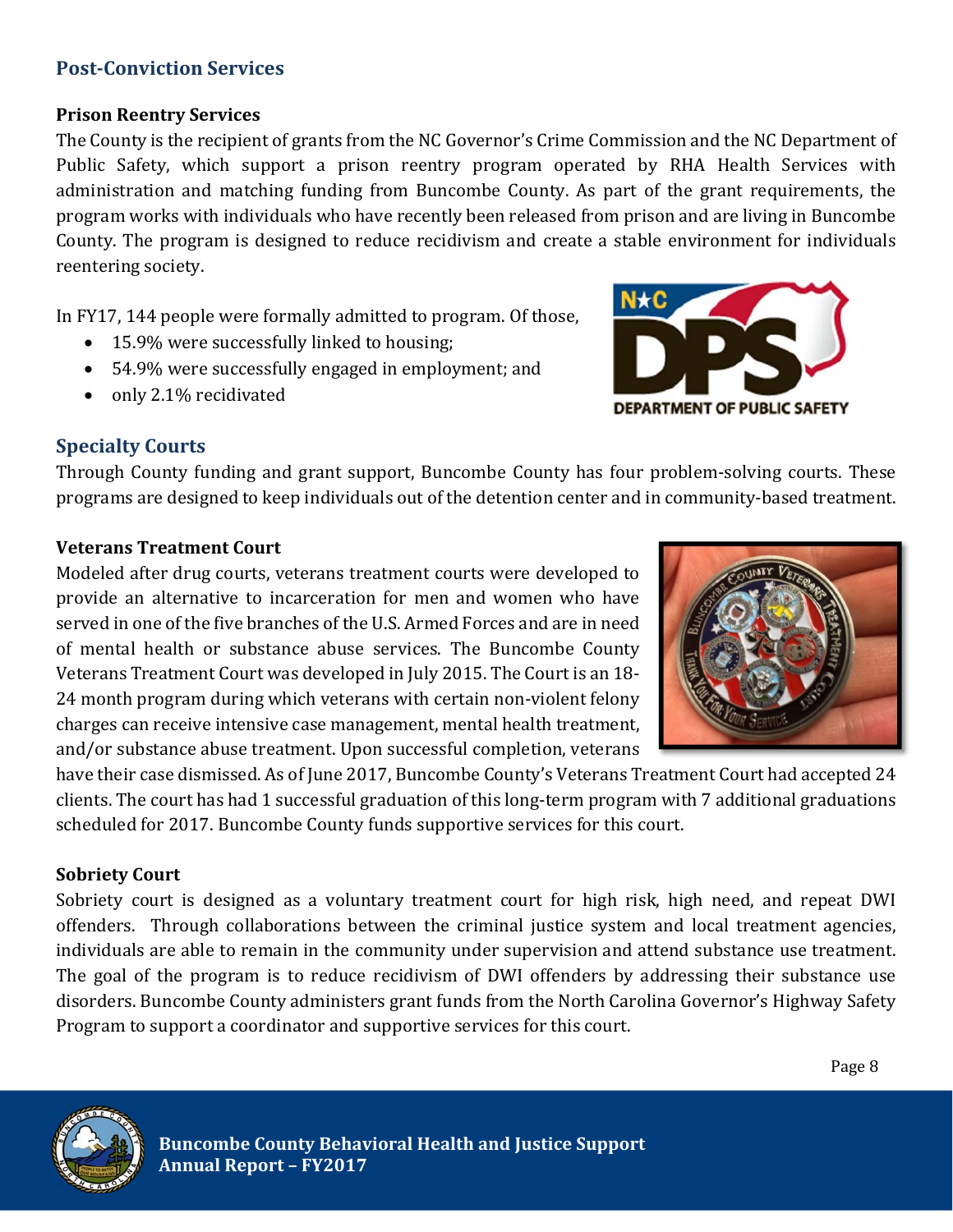#### **Adult Drug Treatment Court**

This voluntary criminal court program seeks to reduce recidivism, while providing guidance, treatment, and discipline to individuals seeking recovery from drugs and alcohol. The Adult Drug Treatment Court Team, comprised of probation, law enforcement, treatment providers and court officials, offers individuals the tools necessary to help maintain sobriety for years after program completion. Buncombe County funds a coordinator position and supportive services for this court.

In FY17, there were a total of 292 active participants in the program. Of those,

- 22 were admitted to the program
- 14 were successfully completed the program.
- 191 were successfully engaged in vocational/educations programs.

#### **Family Drug Treatment Court**

This is a voluntary civil court program that provides case management, care coordination, and treatment support to parents/caregivers who have substance use issues and children that are in protective custody through Child Protective Services. The program supports parents in achieving and maintaining recovery, with the goals of increasing their ability to safely care for their children and decrease the time required to achieve permanency for children. Buncombe County funds a coordinator position and supportive services for this court.



# **Expungement**

A criminal history, even for low-level, one-time offenses can be a barrier to obtaining gainful employment and becoming self-sufficient. Expungement can remove charges and convictions from a criminal history in limited circumstances. In FY17, funding from Buncombe County was approved for Pisgah Legal Services to expand their expunction services. This program provides outreach and education. In addition, a panel of volunteer attorneys assists individuals through the process to expunge criminal charges and convictions so they can improve their chances for employment and earn higher wages.

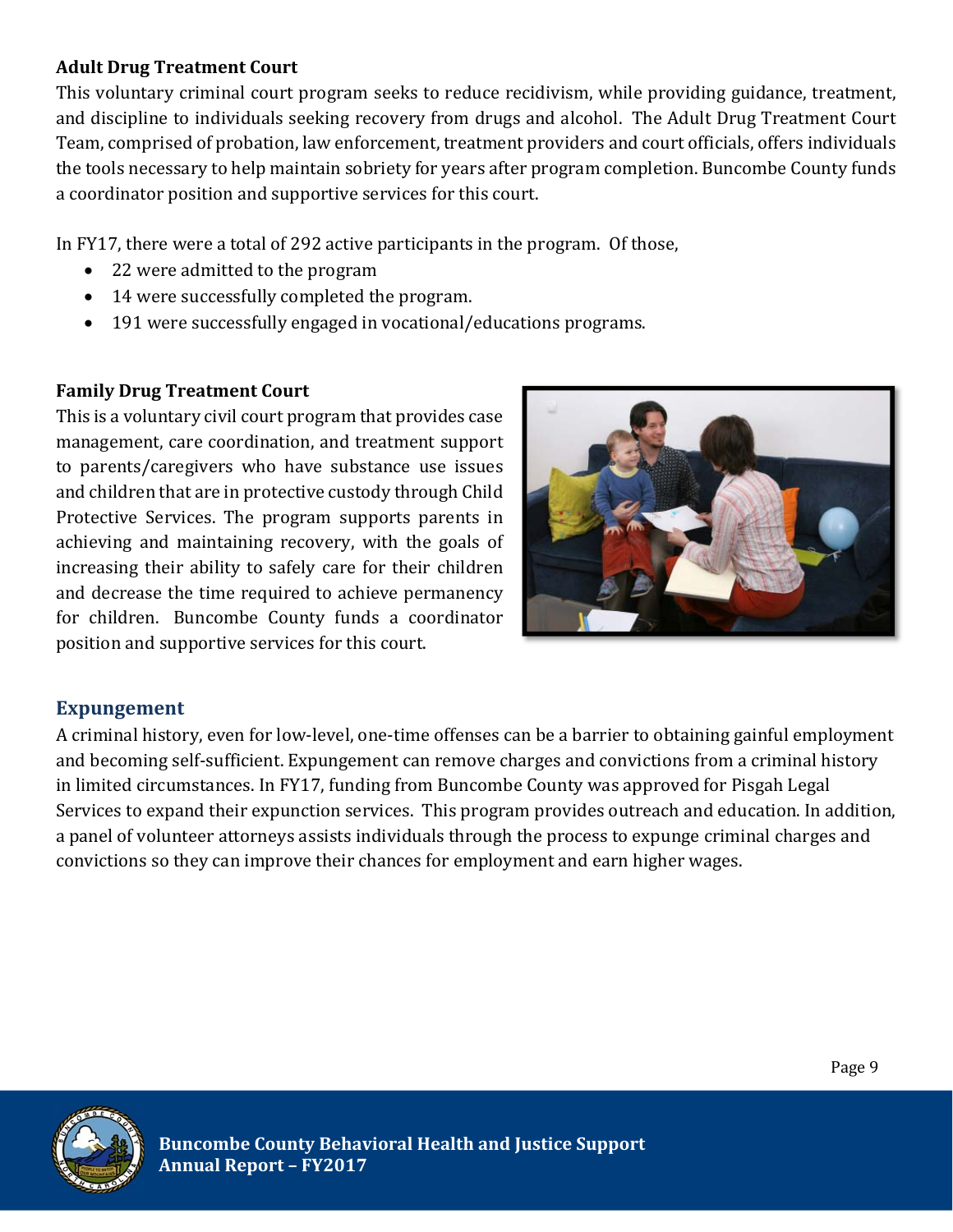#### **Coordinated Community Response to Domestic and Sexual Violence**

#### **Family Justice** Center

Survivors of domestic or sexual violence can access counseling, civil legal services, safety planning, sexual assault medical exams, education, and criminal justice support from agencies located at the Buncombe County Family Justice Center (FJC).

On July 1, 2016 nonprofit partners, law enforcement, health care providers and government agencies began providing victim- centered and trauma informed services for survivors of domestic and sexual violence. Onsite Partners include: Asheville Police Department, Buncombe County Health and Human Services, Buncombe County Sheriff's Office, Buncombe County District Attorney's Office, Helpmate, Mission Health, Mountain Child Advocacy Center, Our VOICE, Pisgah Legal Services and the YWCA Asheville.

Buncombe County provides the FJC facility and a coordinator for these services. Many of the services provided at the FJC are supported by grants from the US Department of Justice, Office on Violence Against Women and the North Carolina Governors Crime Commission through Buncombe County.

Before the  $F/C$ , victims had to navigate a fragmented system to get the help they needed. Now at the  $F/C$ they are able to access integrated intake from an FJC Intake Specialist who helps assess needs and coordinate access to additional service providers. In FY17:

- 417 people accessed integrated intake services at the FIC
- 84% identified domestic violence as the primary victimization
- 12% identified sexual assault or stalking as the primary victimization

#### **Increasing Safety; Reducing Fear and Anxiety**

After meeting with an FJC Intake Specialist, 92% of survey

respondents indicated that they had a plan to keep themselves safe and they knew what to do if they were in danger and  $71\%$  of survey respondents reported a decreased fear and anxiety level.

**MANY PARTNERS, ONE LOCAT** 

mountair







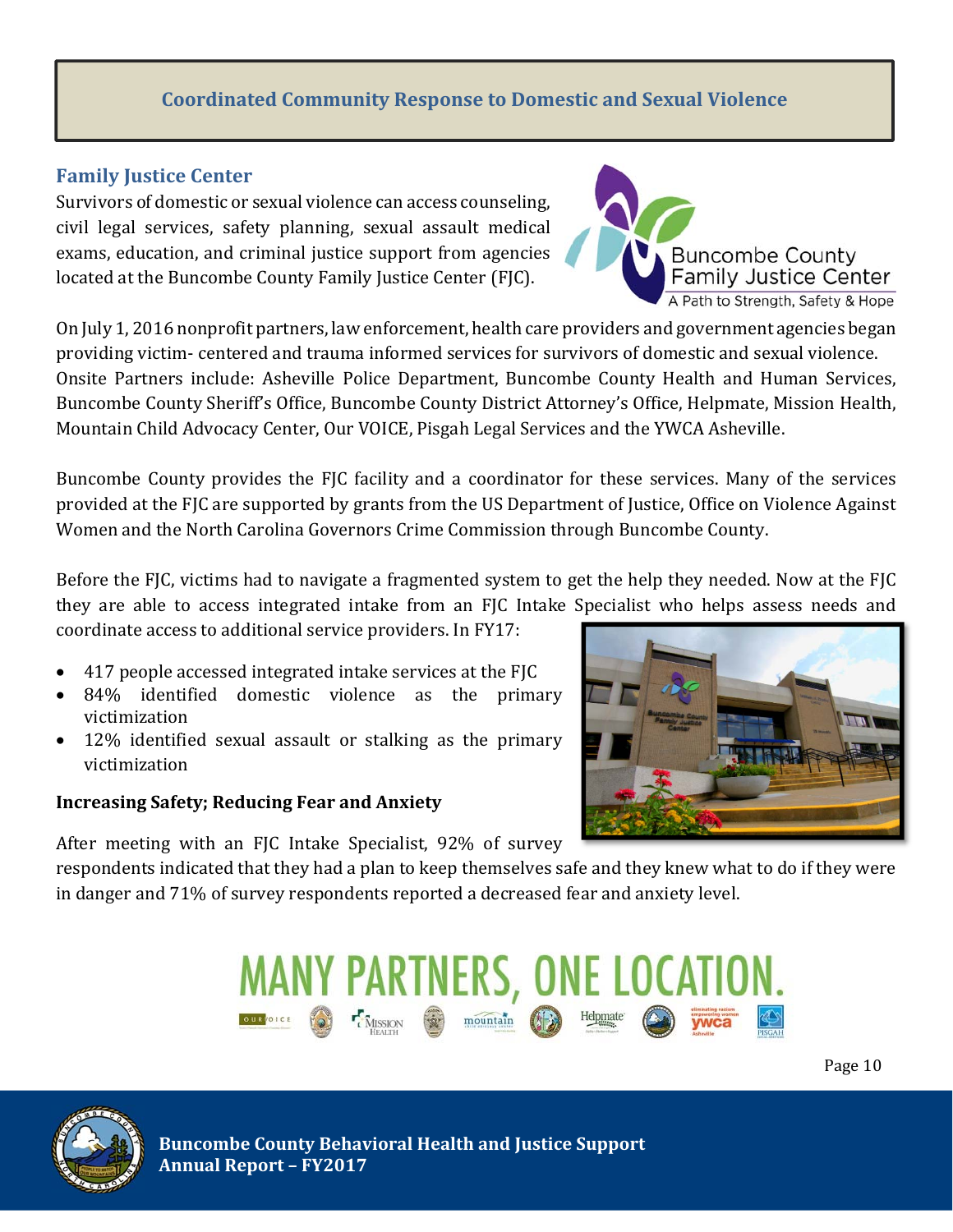When asked what the most helpful part of their experience at the FJC was, survivors shared comments like: "getting the help and resources that I needed", "being able to talk through my situation with a person who listened", "everybody making me feel comfortable", "being able to talk with all the different agencies in one stop", "coordinating between staff and law enforcement", and "I could talk to the police without being scared." 



The Buncombe County Family Justice Center is an Affiliated Family Justice Center with the National Family Justice Center Alliance.

# **Improving our Response to Crimes of Domestic and Sexual Violence**

Chief Tom Tremblay, a national and international advisor and trainer for police, prosecutors and advocates trained over 40 FJC partner agency staff about impacts of trauma. This training on trauma informed interviewing improved our community's understanding of how to work with and interview someone experiencing trauma – especially trauma resulting from sexual assault and domestic violence.



# **Engaging the Community**



FJC partners collaborated with faith leaders, medical providers, first responders, the Buncombe County Sheriff's Office's Community Oriented Policing (COPS) Teams and other community agencies to share about the impacts of domestic and sexual violence and how to connect victims with the FJC. In FY 17, FJC Partners provided over 40 community presentations and hosted 17 community tours of the FJC.

If you or someone you know is experiencing domestic or sexual violence, support is available at the Family Justice Center located at 35 Woodfin Street in downtown Asheville or by calling (828)250-6900.